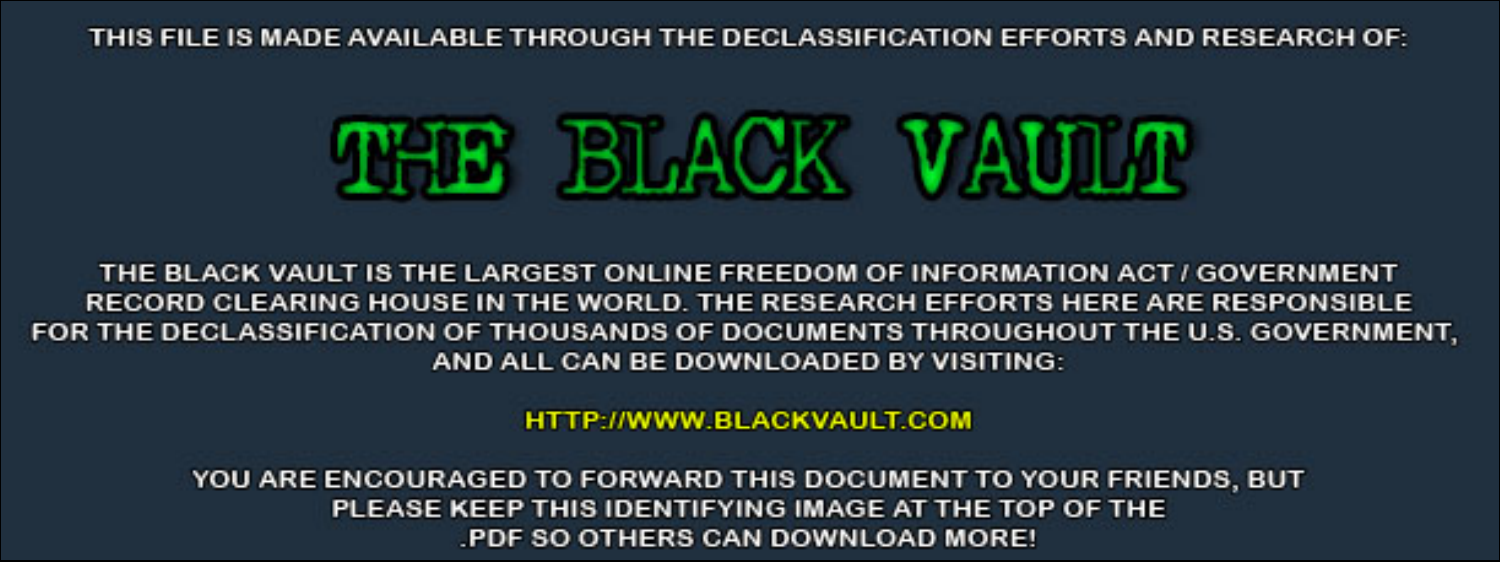## **(U)Cryptologic Almanac 50th Anniversary Series**

## **(U)Ralph J. Canine**

(U) There is a story that one Sunday, General Canine was wandering about Arlington Hall in mufti and attempted to enter one of the offices. As was the rule in those days, there was a desk just inside the door with a person seated there as a security guard. **In** this case, the lady performing this duty did not recognize Canine and refused to allow him to enter. When he asked her if she knew who he was, she replied, "I don't care who you are; I don't know you, and you're not coming in here!" Canine promoted her the next day.

(U) Ralph 1. Canine was born in 1895 (the only director from the nineteenth century) in Flora, Indiana, one of two children of the local superintendent of schools. When he left home, he was intent on becoming a doctor and had completed pre-med studies at Northwestern University when he entered World War I as an Army second lieutenant. He knew immediately that the Army would be his life, and he never had a second thought about a medical career. He served in various combat posts in France and elected to stay in the Army after the armistice was signed in 1918. The interwar period (1919-1941) was his education, when he traveled from one Army post to another, filling just about any job that was vacant. When World War II broke out, Canine was well fitted for responsibility. He became the chief of staff for the XII Corps, which served in George Patton's Third Army during its historic race across France in 1944. After the war he was rewarded with command of the First Infantry Division, one of the most prestigious of Army jobs.

(U) When, as a major general, Canine was appointed first director of NSA in 1952, he found the Army, Navy, and Air Force cryptologic organizations moving in different directions and often operating at cross purposes. Canine is known today as the Great Unifier -- the man who, almost single-handedly, forced the services to accept the beginning of centralized control of cryptologic operation. His term at NSA, from 1952 to 1956, became the crucible for this centralization. When he left the Army and NSA as a lieutenant general, he had become a figure of mythic stature.

(D) This bluff, profane, no-nonsense Army general was just what the new organization needed. He ruthlessly worked to squash dissent among the services and to force them into a centralized system, and he fought for computer and communications resources to make the new organization effective. To make sure that everyone realized that a new man was in charge, he rearranged all the desks at Arlington Hall Station -- by color. But ifhe appeared autocratic to his opponents, to the NSA workforce he was a hero. He increased hiring,